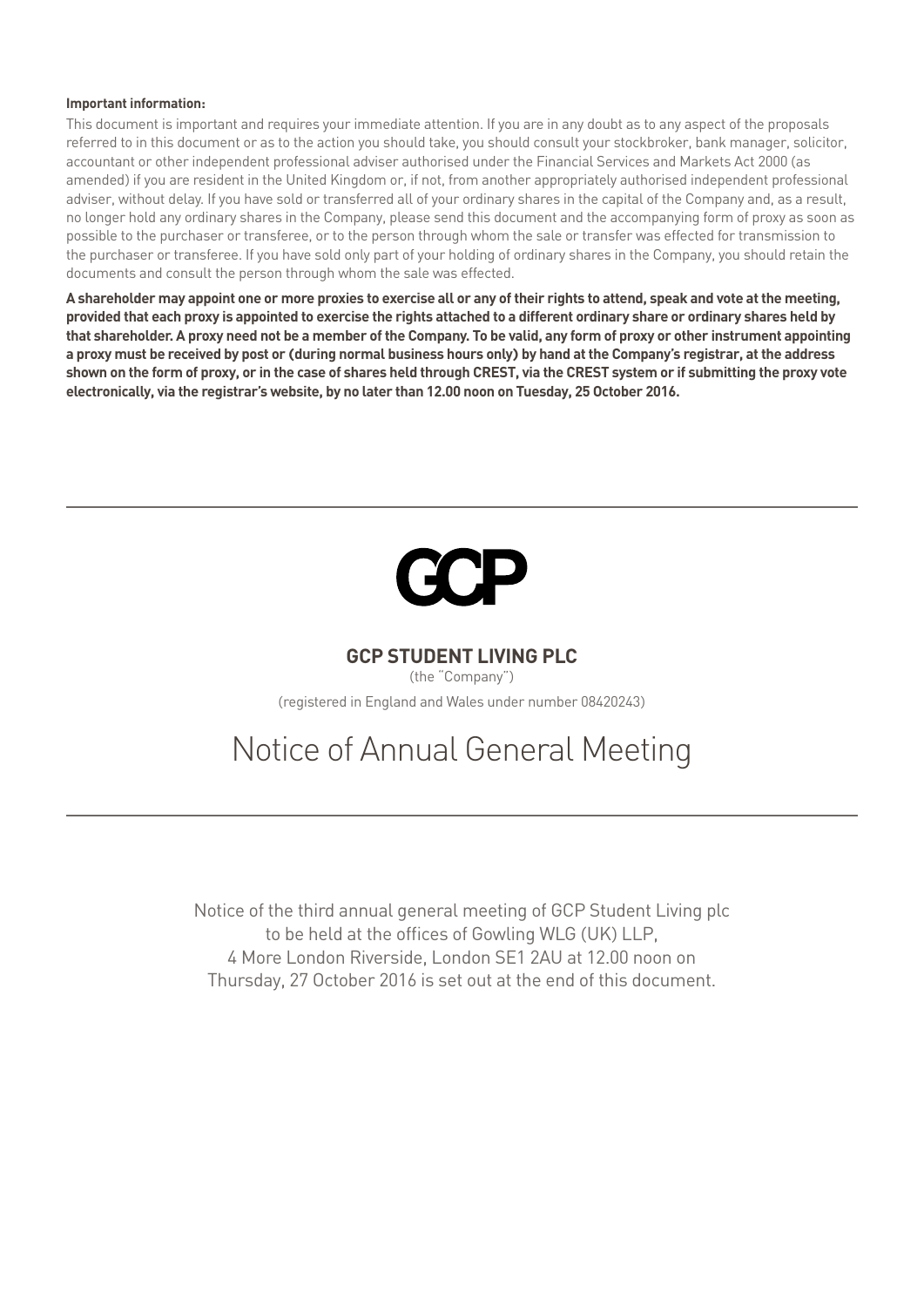15 September 2016

Dear Shareholder,

#### **Annual General Meeting 2016**

I am pleased to enclose the notice of meeting for the third annual general meeting of the Company which will be held at the offices of Gowling WLG (UK) LLP, 4 More London Riverside, London SE1 2AU at 12.00 noon on 27 October 2016. The notice of annual general meeting, which follows this letter, sets out the business to be considered at the meeting. The purpose of this letter is to explain certain elements of that business to you.

Shareholders are being asked to vote on various items of business, being: the receipt and acceptance of the strategic report, Directors' report, Auditor's report and the financial statements for the year ended 30 June 2016; the receipt and approval of the Directors' remuneration report; the re-election of Directors; the re-appointment of Ernst & Young LLP as Auditor; the authorisation of the Directors to determine the remuneration of the Auditor; the approval of the Company's dividend payment policy; the authorisation of the Directors to allot ordinary shares and disapply statutory pre-emption rights for certain issues of ordinary shares; the authorisation of the Company to make market purchases of ordinary shares; and the holding of general meetings (other than annual general meetings) on not less than 14 clear days' notice. Resolutions 1 to 10 will be proposed as ordinary resolutions and resolutions 11 to 13 will be proposed as special resolutions.

### **Resolution 1 – To receive the annual report and financial statements**

The Directors are required to present the strategic report, Directors' report and Auditor's report and the financial statements for the year ending 30 June 2016 to the meeting. These are contained in the annual report which is included in this mailing.

### **Resolution 2 – To receive and approve the Directors' remuneration report**

Shareholders have an annual advisory vote on the report on Directors' remuneration and a binding vote, to be held every three years, on the remuneration policy of the Directors. Shareholders are being requested to vote on the receipt and approval of the Directors' remuneration report as set out on pages 48 to 51 of the annual report.

#### **Resolutions 3 to 6 – To re‑elect the Directors**

Under the Company's articles of association and in accordance with the AIC Code, Directors are subject to election by shareholders at the first annual general meeting after their appointment. Thereafter, at each annual general meeting any Director who has not stood for re-election at either of the two preceding annual general meetings shall retire. In addition, one-third of the Directors eligible to retire by rotation shall retire from office at each annual general meeting.

Beyond these requirements, the Board has agreed a policy whereby all Directors will seek annual re-election at the Company's annual general meetings. This is in line with the recommendations of the AIC Code for FTSE 350 companies, albeit the Company currently does not fall into this category.

Following formal performance evaluation, the Board confirms that the performance of each of the Directors seeking re-election continues to be effective and demonstrates commitment to the role, and the Board believes that it is therefore in the best interests of shareholders that these Directors be re-elected.

The Directors also believe that the Board has an appropriate balance of skills, experience and knowledge. Full biographies of all the Directors are set out on page 38 of the annual report and are also available for viewing on the Company's website www.gcpuk.com/gcp-student-living-plc.

#### **Resolutions 7 and 8 – To re-appoint Ernst & Young LLP as Auditor of the Company, to hold office until the conclusion of the next general meeting at which financial statements are laid before the Company and to authorise the Directors to determine the remuneration of Ernst & Young LLP**

At each general meeting at which the Company's financial statements are presented to its members, the Company is required to appoint an auditor to serve from the conclusion of that meeting until the conclusion of the next such meeting. The Board, on the recommendation of the audit committee, recommends the re-appointment of Ernst & Young LLP. Resolution 8 gives authority to the audit committee to determine the Auditor's remuneration.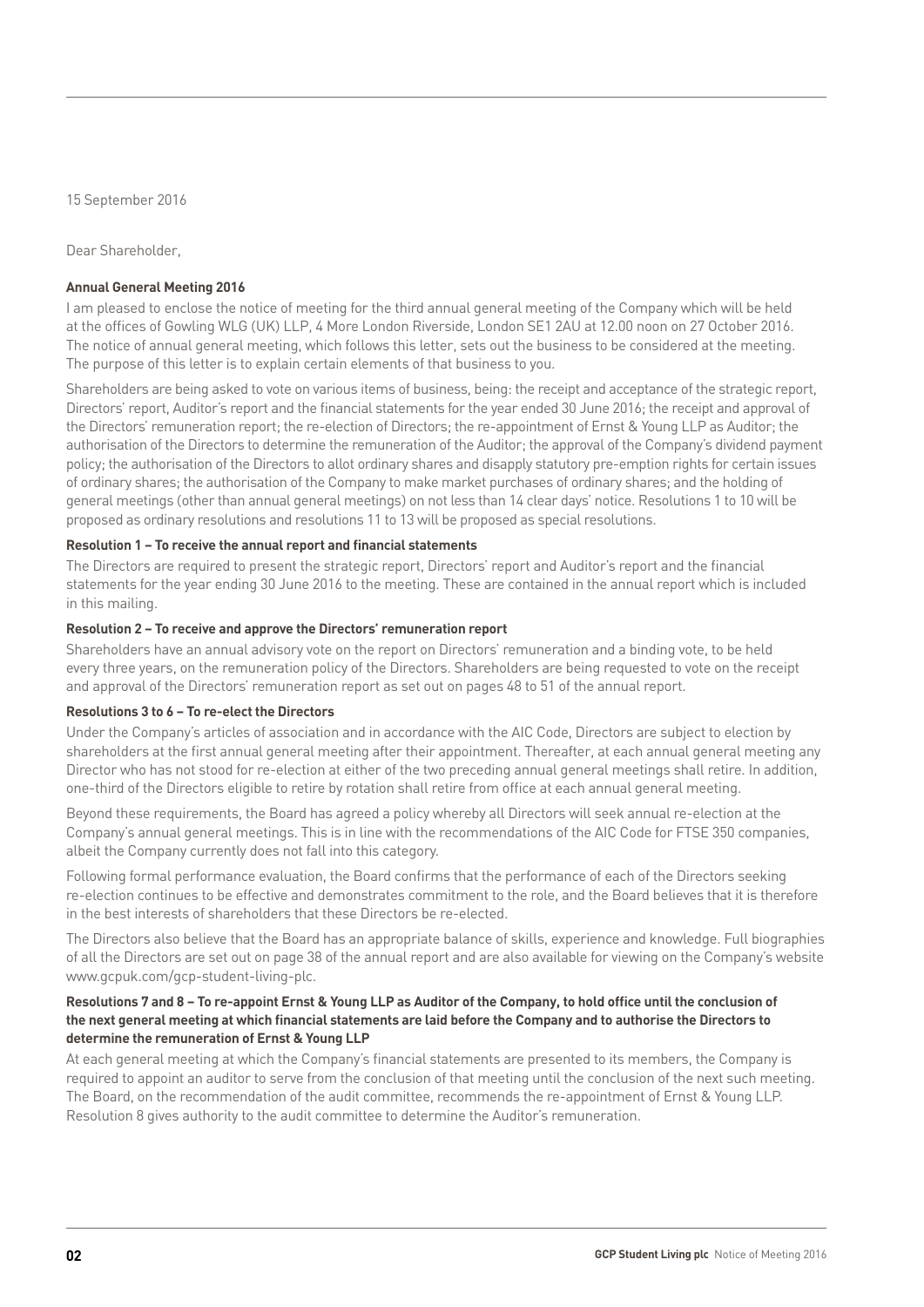#### **Resolution 9 – To approve the Company's dividend payment policy**

The Company's policy is to pay dividends on a quarterly basis, with dividends declared in October, January, April and July and paid in December, March, June and September each year. As the fourth dividend is payable prior to the annual general meeting, it is declared as an interim dividend and accordingly, there is no final dividend payable.

The Board is conscious that this means that shareholders will not be given the opportunity to vote on the payment of a final dividend. Accordingly, it has been decided that shareholders will be asked to confirm their ongoing approval of the Company's current dividend policy to continue to pay four interim dividends (which in the year under review have totalled 5.66 pence per share) with the objective of regular, sustainable, long-term dividends with RPI inflation-linked income characteristics. This is set out in resolution 9.

#### **Resolution 10 – To authorise the Directors to allot ordinary shares**

Resolution 10, an ordinary resolution, would give the Directors the authority to allot ordinary shares of the Company up to an aggregate nominal amount equal to £261,795 (representing 26,179,500 ordinary shares and 10% of the total issued share capital at the date of this notice). This authority replaces the authority given to the Directors at the Company's last annual general meeting and would be given for the period ending on 31 December 2017 or, if earlier, the date of the annual general meeting to be held in 2017.The Directors have no present intention of exercising such authority but it will give them flexibility should appropriate business opportunities arise.

#### **Resolution 11 – To authorise the Directors to disapply pre‑emption rights**

Resolution 11, a special resolution, is being proposed to authorise the Directors to disapply the statutory pre-emption rights of existing shareholders in relation to the issue of ordinary shares for cash or the sale of ordinary shares out of treasury up to an aggregate nominal amount of £261,795 (representing 10% of the total issued share capital at the date of this notice). This authority replaces the similar authority given at the last annual general meeting. This authority, if approved by shareholders, will expire at the earlier of the annual general meeting to be held in 2017, when a resolution for its renewal will be proposed, and 31 December 2017. In accordance with the Listing Rules of the UK Listing Authority, any ordinary shares issued on a non pre-emptive basis under this authority will be issued at a price of no less than the prevailing net asset value per ordinary share at the time of allotment.

#### **Resolution 12 – To approve the purchase of the Company's own shares**

At the annual general meeting held on 3 December 2015, the Company was granted authority to purchase up to 14.99% of the Company's ordinary share capital in issue at that date, amounting to 16,475,573 ordinary shares. No ordinary shares have been bought back under this authority.

Resolution 12, a special resolution, will renew the Company's authority to make market purchases of up to 39,243,072 ordinary shares (being 14.99% of the Company's total issued ordinary share capital as at the date of this notice), either for cancellation or placing into treasury at the determination of the Directors. Purchases of ordinary shares will be made within guidelines established from time to time by the Board. Any purchase of ordinary shares would be made only out of the available cash resources of the Company. The maximum price which may be paid for an ordinary share must not be more than the higher of (i) 5% above the average of the mid-market values of the ordinary shares for the five business days before the purchase is made, or (ii) the higher of the price of the last independent trade and the highest current independent bid for the ordinary shares. The minimum price which may be paid is 1 pence per ordinary share.

Whilst the Directors have no present intention of using this authority, the Directors would use this authority in order to address any imbalance between the supply and demand for the ordinary shares and to manage the discount to net asset value at which the ordinary shares trade. Ordinary shares will be repurchased only at prices (after allowing for costs) below the net asset value per ordinary share, which should have the effect of increasing the net asset value per ordinary share for remaining shareholders. The Directors would consider holding as treasury shares any ordinary shares which the Company purchases pursuant to the authority proposed to be granted by resolution 12. In relation to any repurchased ordinary shares held in treasury, however, unless such ordinary shares are subsequently cancelled, earnings per ordinary share will only be increased on a temporary basis until such time as the ordinary shares are subsequently sold out of treasury. This authority, if approved by shareholders, will expire at the earlier of the annual general meeting to be held in 2017, when a resolution for its renewal will be proposed, and 31 December 2017.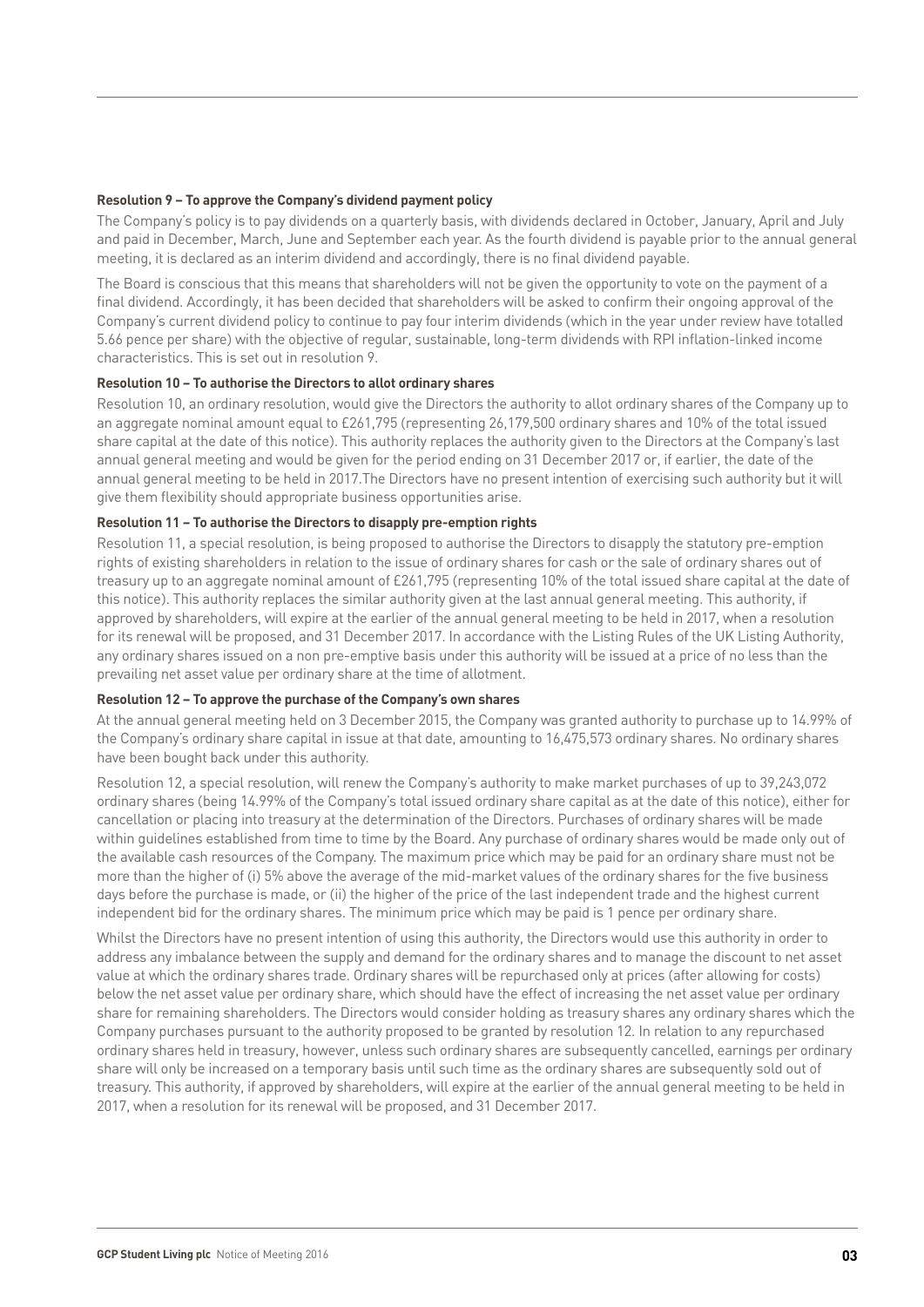#### **Resolution 13 – Notice period for general meetings**

In terms of the Companies Act 2006, the notice period for general meetings (other than an annual general meeting) is 21 clear days' notice unless the Company: (i) has gained shareholder approval for the holding of general meetings on 14 clear days' notice by passing a special resolution at the most recent annual general meeting; and (ii) offers the facility for all shareholders to vote by electronic means. The Company would like to preserve its ability to call general meetings (other than an annual general meeting) on less than 21 clear days' notice. The shorter notice period proposed by resolution 13 would not be used as a matter of routine, but only where the flexibility is merited by the business of the meeting and is thought to be in the interests of shareholders as a whole. The approval will be effective until the date of the annual general meeting to be held in 2017, when it is intended that a similar resolution will be proposed.

#### **Directors' recommendation**

The Directors consider each resolution being proposed at the annual general meeting to be in the best interests of the Company and shareholders as a whole and they unanimously recommend that all shareholders vote in favour of them, as they intend to do in respect of their own beneficial shareholdings (which represent approximately 0.05% of the Company's issued ordinary shares as at 15 September 2016).

#### **Action to be taken**

If you would like to vote on the resolutions but will not be attending the annual general meeting, you may appoint a proxy by completing and returning the enclosed proxy form. Alternatively, if you hold your shares in CREST, you can appoint a proxy via the CREST system. Notice of your appointment of a proxy should reach the Company's registrar at the address shown on the proxy form, by 12.00 noon on 25 October 2016. If you hold your shares through a nominee service, please contact the nominee service provider regarding the process for appointing a proxy.

Yours sincerely,

**Robert Peto** Chairman 15 September 2016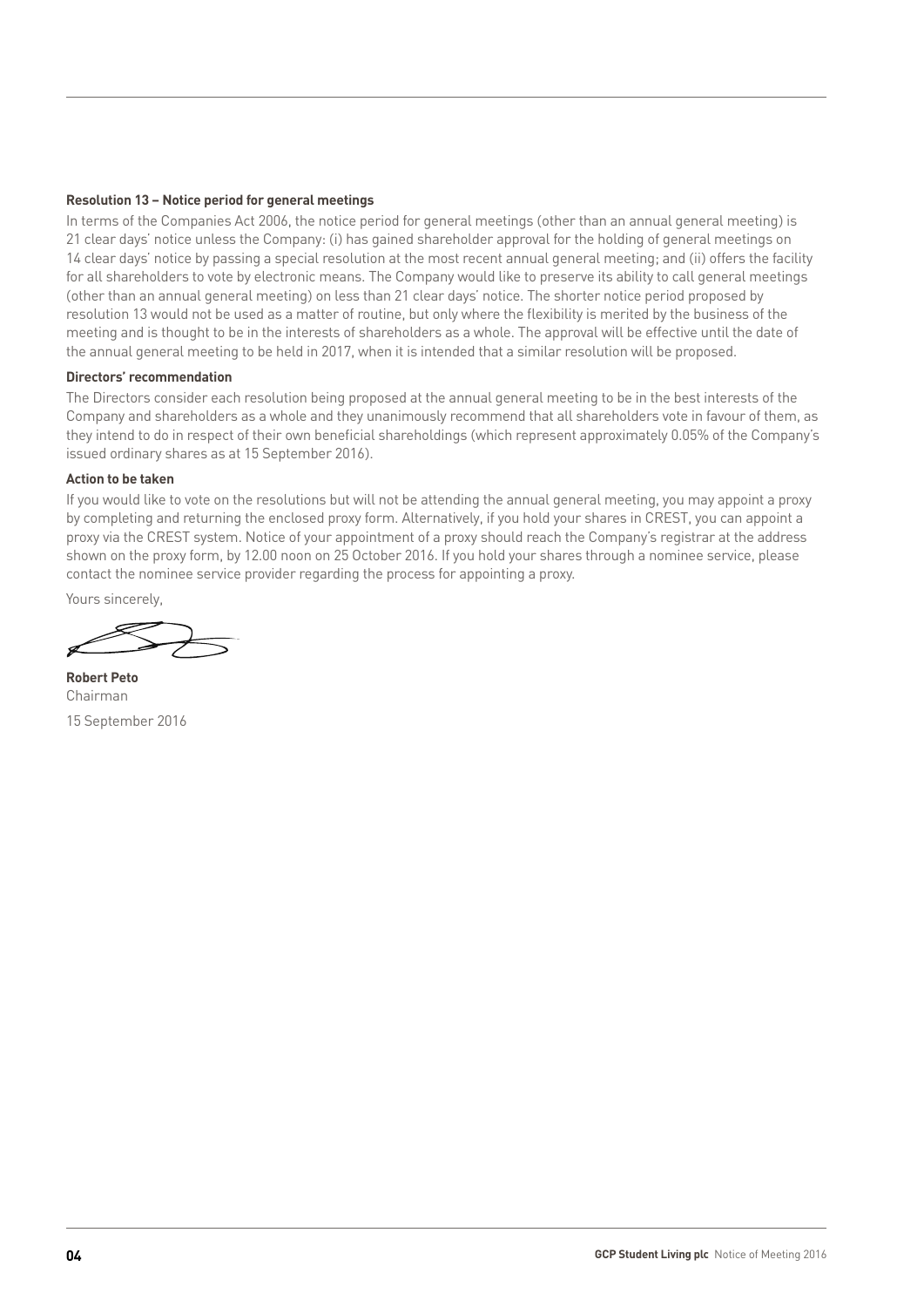# Notice of annual general meeting

NOTICE IS HEREBY GIVEN that the third ANNUAL GENERAL MEETING of GCP Student Living plc will be held at the offices of Gowling WLG (UK) LLP, 4 More London Riverside, London SE1 2AU at 12.00 noon on Thursday, 27 October 2016 to consider and vote on the resolutions below.

Resolutions 1 to 10 (inclusive) will be proposed as ordinary resolutions; this means that for each of those ordinary resolutions to be passed, more than half of the votes cast must be in favour. Resolutions 11 to 13 (inclusive) will be proposed as special resolutions; this means that for each of those resolutions to be passed, at least three-quarters of the votes cast must be in favour.

#### **Ordinary business**

- 1. To receive and, if thought fit, to accept the strategic report, Directors' report, Auditor's report and the financial statements for the year ended 30 June 2016.
- 2. To receive and approve the Directors' remuneration report (excluding the Directors' remuneration policy), for the year ended 30 June 2016, as set out in the Company's annual report and consolidated financial statements for the year ended 30 June 2016.
- 3. To re-elect Robert Peto as a Director of the Company.
- 4. To re-elect Peter Dunscombe as a Director of the Company.
- 5. To re-elect Malcolm Naish as a Director of the Company.
- 6. To re-elect Marlene Wood as a Director of the Company.
- 7. To re-appoint Ernst & Young LLP as Auditor to the Company, to hold office from the conclusion of this meeting until the conclusion of the next general meeting at which financial statements are laid before the Company.
- 8. To authorise the Directors to determine the remuneration of the Auditor of the Company.
- 9. To approve the Company's dividend policy to continue to pay four interim dividends per year, which in the year ended 30 June 2016 have totalled 5.66 pence per share, with the objective of regular, sustainable, long-term dividends with RPI inflation-linked income characteristics.

#### **Special business**

- 10. THAT, the Directors be and they are generally and unconditionally authorised in accordance with section 551 of the Companies Act 2006 (the "Act") to exercise all the powers of the Company to allot ordinary shares of 1 pence each in the capital of the Company ("ordinary shares") up to an aggregate nominal value of £261,795 (equivalent to approximately 10% of the issued share capital of the Company as at 15 September 2016), such authority will (unless previously renewed, varied or revoked by the Company in general meeting) expire at the earlier of the conclusion of the annual general meeting of the Company to be held in 2017 and 31 December 2017, save that the Company may, at any time prior to the expiry of such power, make an offer to enter into an agreement which would or might require ordinary shares to be allotted or sold after the expiry of such power and the Directors may allot or sell ordinary shares in pursuance of such an offer or agreement as if such power had not expired.
- 11. THAT, conditional upon the passing of resolution 10 above, the Directors be and they are hereby empowered, in accordance with sections 570 and 573 of the Act, to allot and to sell ordinary shares from treasury for cash, pursuant to the authority conferred on the Directors by resolution 10 above, as if section 561 of the Act did not apply to any such allotment or sale up to an aggregate nominal amount of £261,795 (equivalent to 10% of the issued share capital as at 15 September 2016), such power to expire at the earlier of the conclusion of the annual general meeting of the Company to be held in 2017 and 31 December 2017 (unless previously renewed, varied or revoked by the Company in general meeting) save that the Company may, at any time prior to the expiry of such power, make an offer to enter into an agreement which would or might require ordinary shares to be allotted or sold after the expiry of such power and the Directors may allot or sell ordinary shares in pursuance of such an offer or agreement as if such power had not expired.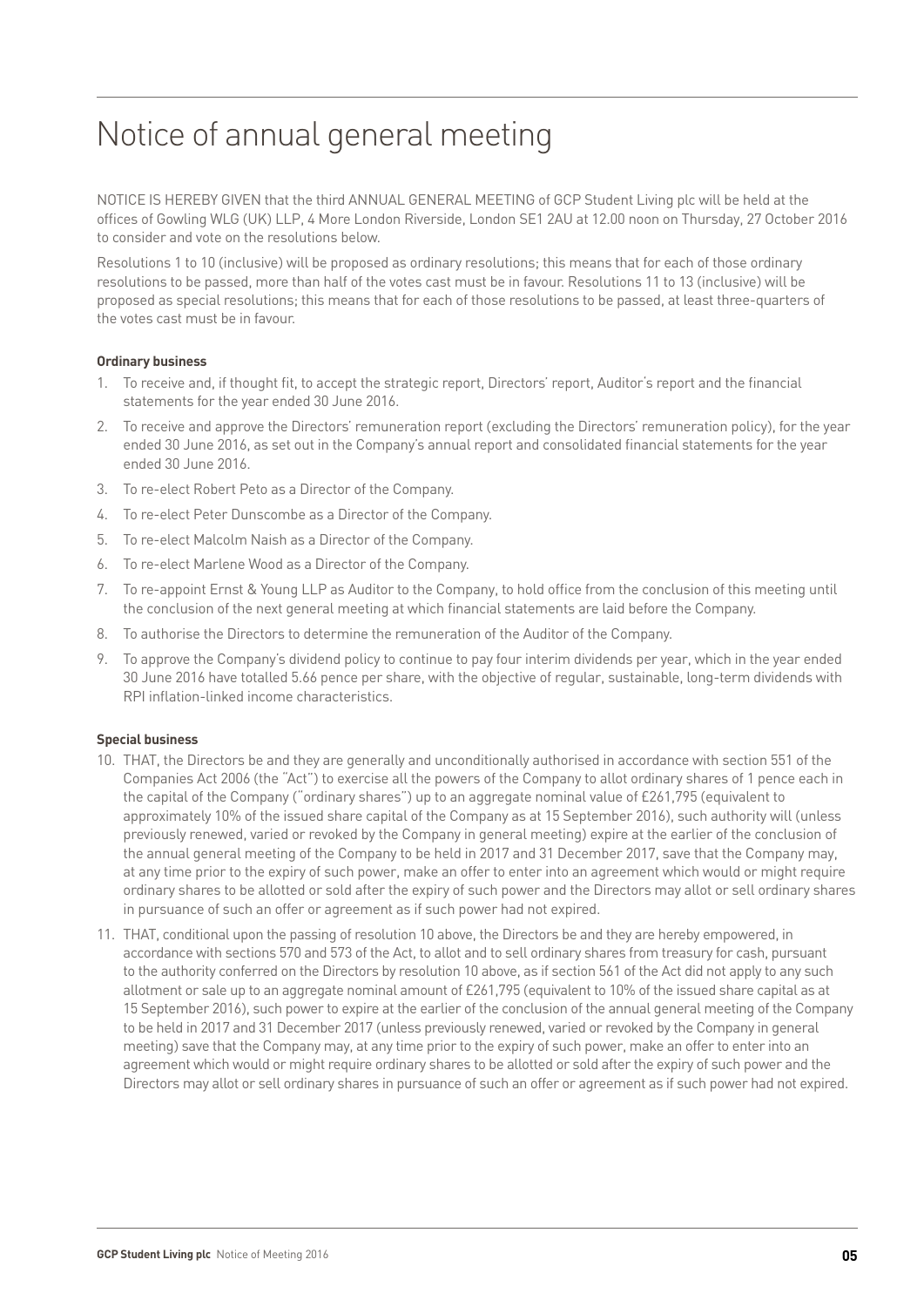# Notice of annual general meeting continued

- 12. THAT, the Company be and is hereby generally and unconditionally authorised in accordance with section 701 of the Act to make market purchases (within the meaning of section 693(4) of the Act) of ordinary shares provided that:
	- (a) the maximum number of ordinary shares hereby authorised to be purchased is 39,243,072 (representing 14.99% of the ordinary shares in issue as at the date of this notice);
	- (b) the minimum price which may be paid for each ordinary share is 1 pence;
	- (c) the maximum price which may be paid for each ordinary share shall not be more than the higher of: (i) an amount equal to 105% of the average of the middle market quotations of ordinary shares taken for the five business days immediately preceding the day on which the contract of purchase is made; and (ii) the higher of the price of the last independent trade in the ordinary shares and the highest then current independent bid for the ordinary shares;
	- (d) this authority will (unless previously renewed, varied or revoked by the Company in general meeting) expire at the earlier of the conclusion of the annual general meeting of the Company to be held in 2017 and 31 December 2017;
	- (e) the Company may make a contract of purchase for ordinary shares under this authority before this authority expires which will or may be executed wholly or partly after its expiration; and
	- (f) any ordinary shares bought back under the authority hereby granted may, at the discretion of the Directors, be cancelled or held in treasury and if held in treasury may be resold from treasury or cancelled at the discretion of the Directors.
- 13. THAT a general meeting, other than an annual general meeting, may be called on not less than 14 clear days' notice.

By order of the Board

### **Capita Company Secretarial Services Limited**

Company Secretary 15 September 2016

#### **Registered office**

51 New North Road Exeter EX4 4EP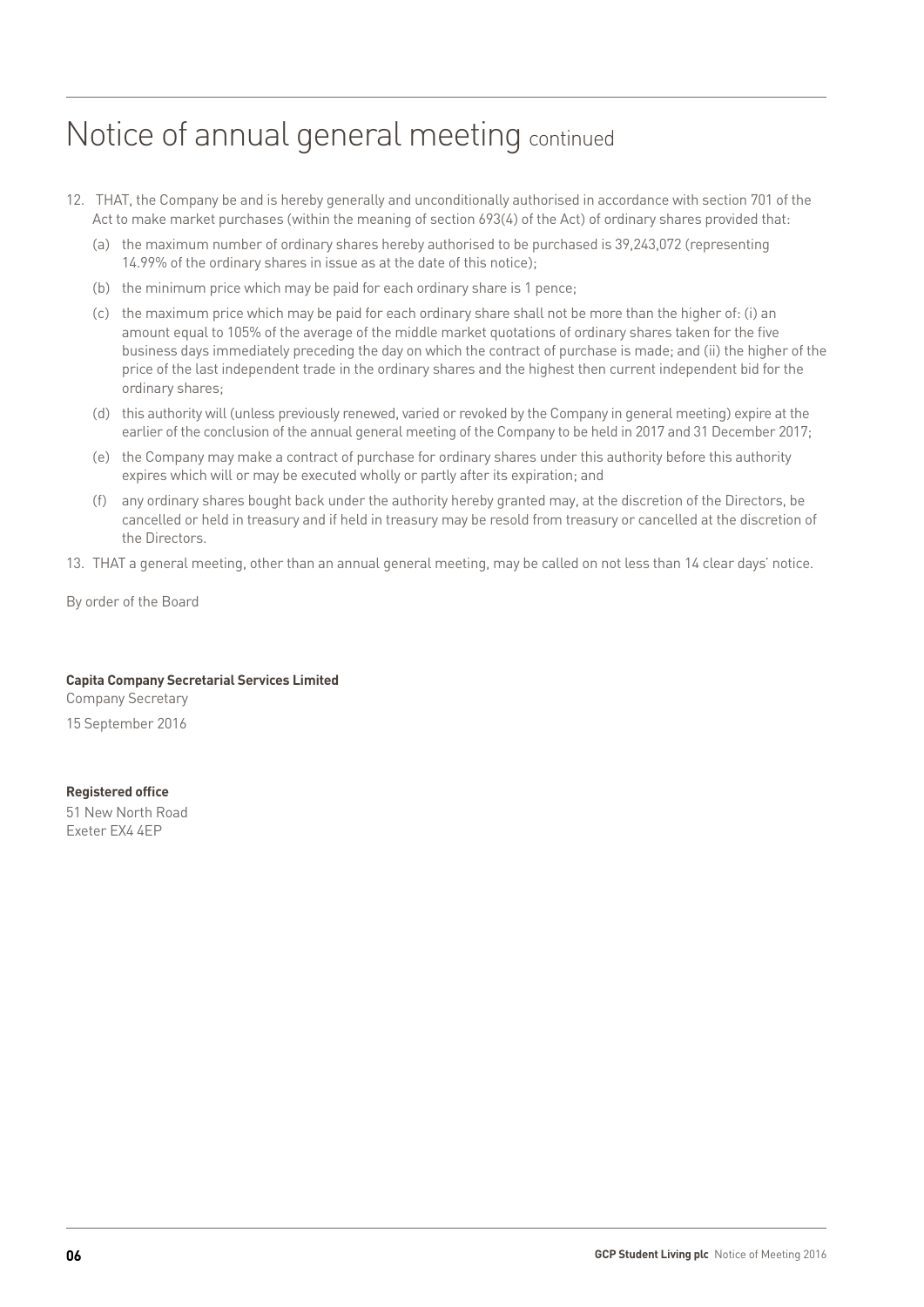# **Notes**

1. Holders of ordinary shares are entitled to attend, speak and vote at the annual general meeting. A member entitled to attend, speak and vote at this meeting may appoint one or more persons as his/her proxy to attend, speak and vote on his/her behalf at the meeting. A proxy need not be a member of the Company. If multiple proxies are appointed, they must not be appointed in respect of the same shares. To be effective, the enclosed form of proxy, together with any power of attorney or other authority under which it is signed or a certified copy thereof, should be lodged at the office of the Company's Registrar at the address printed on the form of proxy not later than 12.00 noon on Tuesday, 25 October 2016. As an alternative to completing a paper copy of the proxy form, Shareholders may submit their proxy vote electronically via the Registrar's website by visiting www.capitashareportal.com. From there shareholders can log in to their Capita share portal account or register for the Capita share portal by following the on screen instructions. You will need to enter your Investor Code, which can be found on your proxy form. For an electronic proxy to be valid, the appointment must be received by the Company's Registrar, Capita Asset Services, by no later than 12.00 noon on Tuesday 25, October 2016. If you return more than one proxy appointment, either by paper or electronic communication, that received last by Capita Asset Services before the latest time for the receipt of proxies will take precedence. A member may not use any electronic address provided to communicate with the Company for any purpose other than that stated. You are advised to read the terms and conditions of use carefully. Electronic communication facilities are open to all shareholders and those who use them will not be disadvantaged. The appointment of a proxy will not prevent a member from attending the meeting and voting in person if he/she so wishes. A member present in person or by proxy shall have one vote on a show of hands and on a poll every member present in person or by proxy shall have one vote for every ordinary share of which he/she is the holder. The termination of the authority of a person to act as proxy must be notified to the Company in writing. Amended instructions must be received by the Company's Registrar by the deadline for receipt of proxies.

To appoint more than one proxy, shareholders will need to complete a separate proxy form in relation to each appointment (you may photocopy the proxy form), stating clearly on each proxy form the number of shares in relation to which the proxy is appointed. A failure to specify the number of shares to which each proxy appointment relates or specifying an aggregate number of shares in excess of those held by the member will result in the proxy appointment being invalid. Please indicate if the proxy instruction is one of multiple instructions being given. All proxy forms must be signed and should be returned together in the same envelope if possible.

Only those ordinary shareholders registered in the register of members of the Company as at close of business on Tuesday, 25 October 2016 (the "specified time") shall be entitled to attend or vote at the aforesaid annual general meeting in respect of the number of shares registered in their name at that time. Changes to entries on the relevant register of securities after close of business on Tuesday, 25 October 2016 shall be disregarded in determining the rights of any person to attend or vote at the meeting. If the meeting is adjourned to a time not more than 48 hours after the specified time applicable to the original meeting, that time will also apply for the purpose of determining the entitlement of members to attend and vote (and for the purpose of determining the number of votes they may cast) at the adjourned meeting. If however the meeting is adjourned for a longer period then, to be so entitled, members must be entered on the Company's register of members at the time which is 48 hours before the time fixed for the adjourned meeting, or if the Company gives notice of the adjourned meeting, at the time specified in that notice.

2. Shareholders who hold their shares electronically may submit their votes through CREST. Instructions on how to vote through CREST can be found by accessing the following website: www.euroclear.com/CREST. Shareholders are advised that CREST and the internet are the only methods by which completed proxies can be submitted electronically.

CREST members who wish to appoint a proxy or proxies by utilising the CREST electronic proxy appointment service may do so for this meeting and any adjournment thereof by following the procedures described in the CREST manual. CREST personal members or other CREST sponsored members, and those CREST members who have appointed a voting service provider(s), should refer to their CREST sponsor or voting service provider(s), who will be able to take the appropriate action on their behalf.

In order for a proxy appointment or instruction made by means of CREST to be valid, the appropriate CREST message (a "CREST Proxy Instruction") must be properly authenticated in accordance with Euroclear UK & Ireland Limited's specifications and must contain the information required for such instructions, as described in the CREST manual (available via www.euroclear.com/CREST). The message, in order to be valid, must be transmitted so as to be received by the Company's agent (ID RA10) by the latest time for receipt of proxy appointments specified in note 1 above. For this purpose, the time of receipt will be taken to be the time (as determined by the timestamp applied to the message by the CREST Applications Host) from which the Company's agent is able to retrieve the message by enquiry to CREST in the manner prescribed by CREST. After this time, any change of instructions to proxies appointed through CREST should be communicated to the appointee through other means. CREST members and, where applicable, their CREST sponsors or voting service providers should note that Euroclear UK & Ireland Limited does not make available special procedures in CREST for any particular messages. Normal system timings and limitations will therefore apply in relation to the input of CREST Proxy Instructions. It is the responsibility of the CREST member concerned to take (or, if the CREST member is a CREST personal member or sponsored member or has appointed a voting service provider(s), to procure that his CREST sponsor or voting service provider(s) take(s)) such action as shall be necessary to ensure that a message is transmitted by means of the CREST system by any particular time.

In this connection, CREST members and, where applicable, their CREST sponsors or voting service providers are referred, in particular, to those sections of the CREST manual concerning practical limitations of the CREST system and timings.

The Company may treat as invalid a CREST Proxy Instruction in the circumstances set out in Regulation 35(5) (a) of the Uncertificated Securities Regulations 2001.